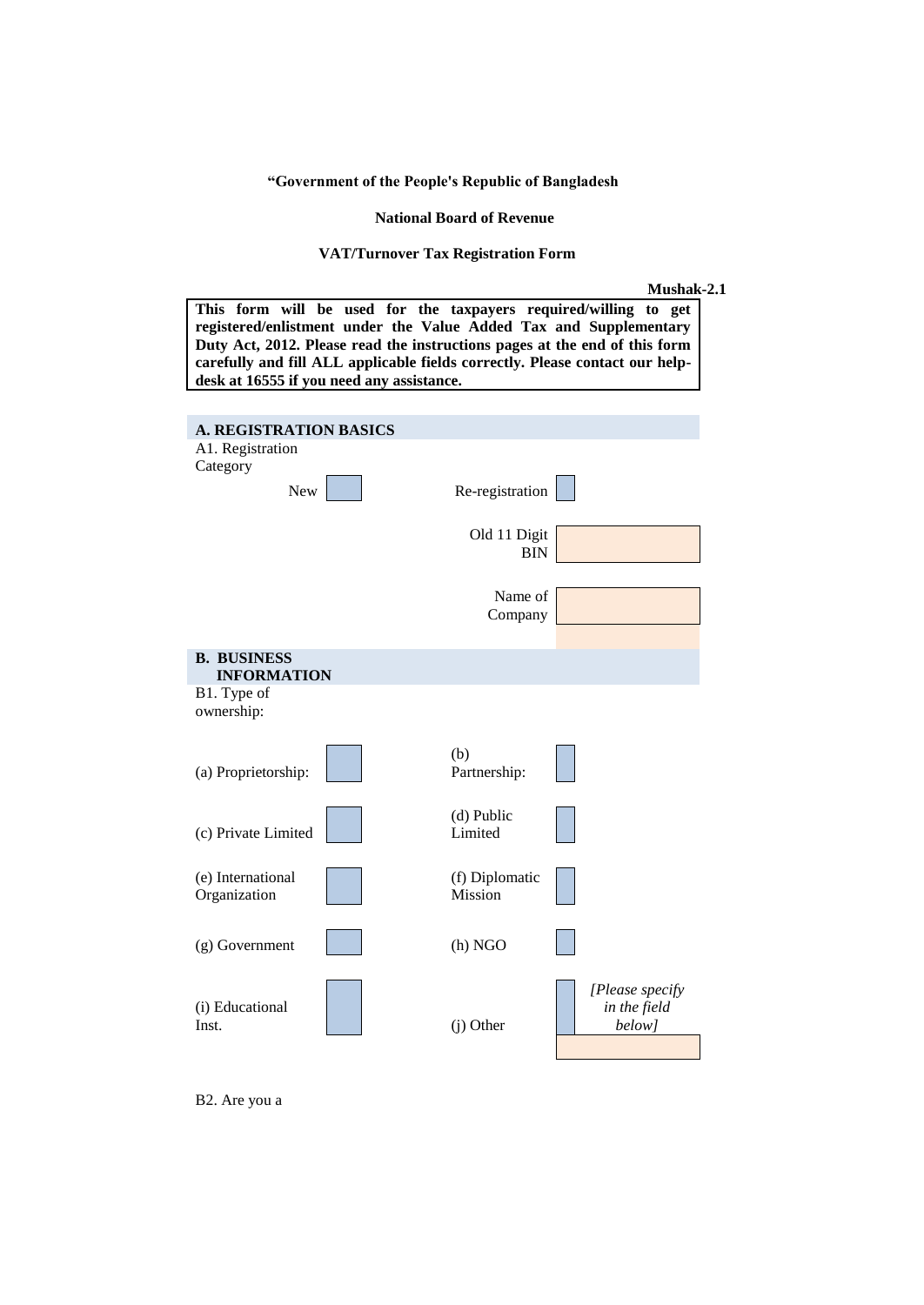| Withholding<br>Entity:<br>Yes                                       |                            | No                                          |                       |  |
|---------------------------------------------------------------------|----------------------------|---------------------------------------------|-----------------------|--|
| C. General<br><b>Information</b>                                    |                            |                                             |                       |  |
| C1. Trade License<br>No (if applicable)                             |                            |                                             | Issue<br>Date         |  |
| C <sub>2</sub> . RJSC<br>Incorporation<br>number $(if any)$         |                            |                                             | Issue<br>Date         |  |
| C3. e-TIN $(if)$<br><i>applicable</i> )                             |                            |                                             |                       |  |
| C4. Name of the<br>Company<br>(As in e-TIN)                         |                            |                                             |                       |  |
| C5. Name of the<br>Company<br>(If different than in<br>$e$ -TIN $)$ |                            |                                             | (Where<br>applicable) |  |
| C6. Trading Brand<br>Name (if any)                                  |                            |                                             |                       |  |
| C7. Registration<br>Type                                            |                            |                                             |                       |  |
| <b>VAT</b><br>C8. Equity<br>Information                             |                            | <b>Turnover Tax</b>                         |                       |  |
| 100% Local                                                          | 100<br>$\%$<br>Fore<br>ign | Joint Venture<br><b>Local Share</b><br>(% ) |                       |  |
| C9. BIDA<br>Registration<br>Number (if any)                         |                            |                                             | Issue<br>Date         |  |
| <b>D. CONTACT</b><br><b>INFORMATION</b>                             |                            |                                             |                       |  |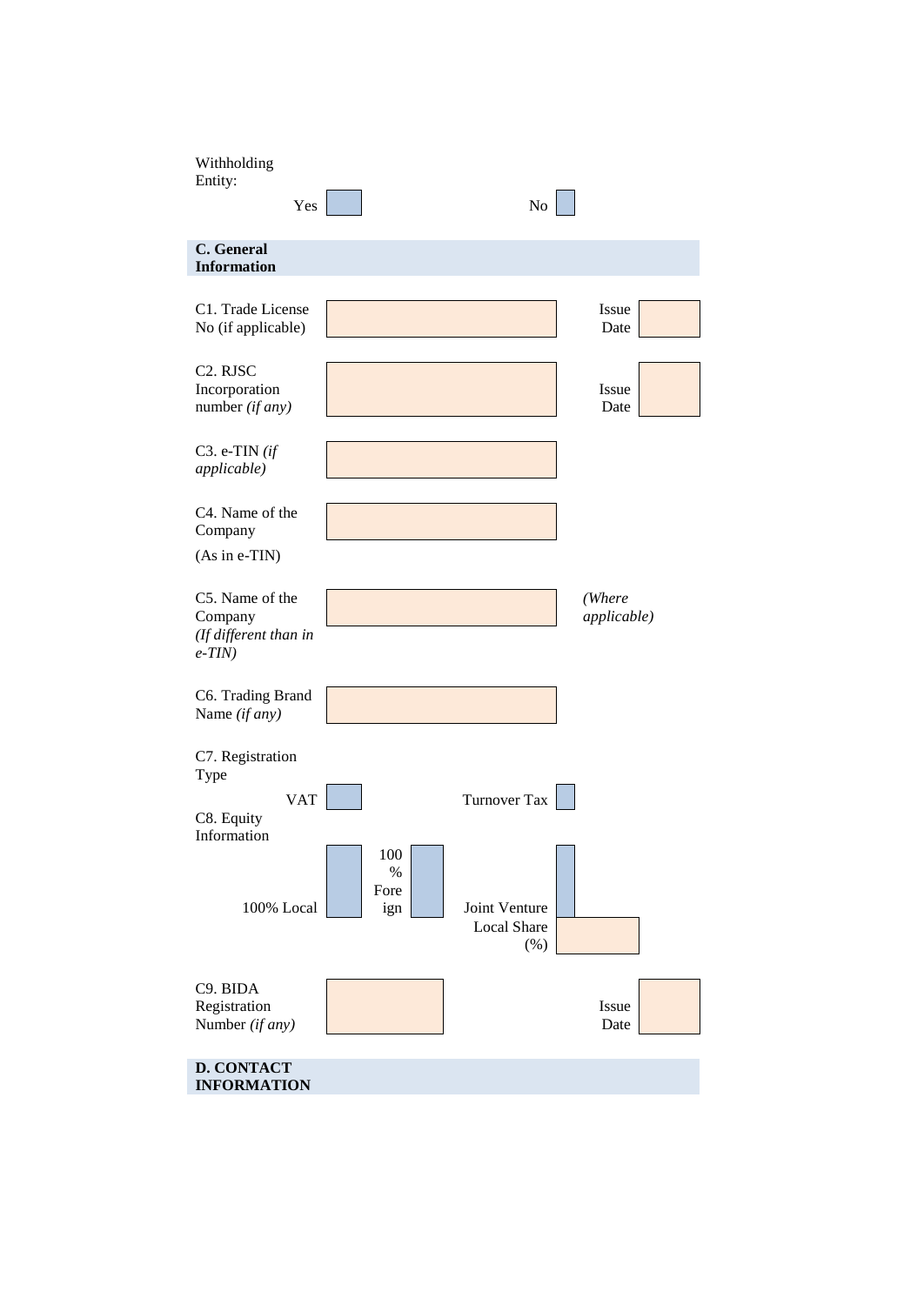| D1.<br>Factory/Business<br>Operations<br>Address                                                       |                                                                 |
|--------------------------------------------------------------------------------------------------------|-----------------------------------------------------------------|
| D <sub>2</sub> . District                                                                              |                                                                 |
| D <sub>3</sub> . Police Station                                                                        |                                                                 |
| D4. Post Code                                                                                          |                                                                 |
| D5. Land<br><b>Telephone Number</b><br>(if any)                                                        |                                                                 |
| D6. Mobile<br>Telephone Number                                                                         | (District<br>code+phone<br>number)<br>(e.g.<br>01XXXX<br>XXXXX) |
| D7. e-Mail                                                                                             |                                                                 |
| D8. Fax Number (<br>if any)                                                                            | (District<br>code+phone                                         |
| D <sub>9</sub> . Web address<br>(if any)                                                               | number)                                                         |
| D10. Registered<br>HQ Address [If<br>different than<br>address of D1] (if<br>any)                      |                                                                 |
| D11. Registered<br><b>HQ</b> Address<br>outside Bangladesh<br>[for 100% foreign<br>ownership] (if any) |                                                                 |

**E. LIST OF BRANCH UNITS YOU WISH TO BRING UNDER CENTRAL REGISTRATION**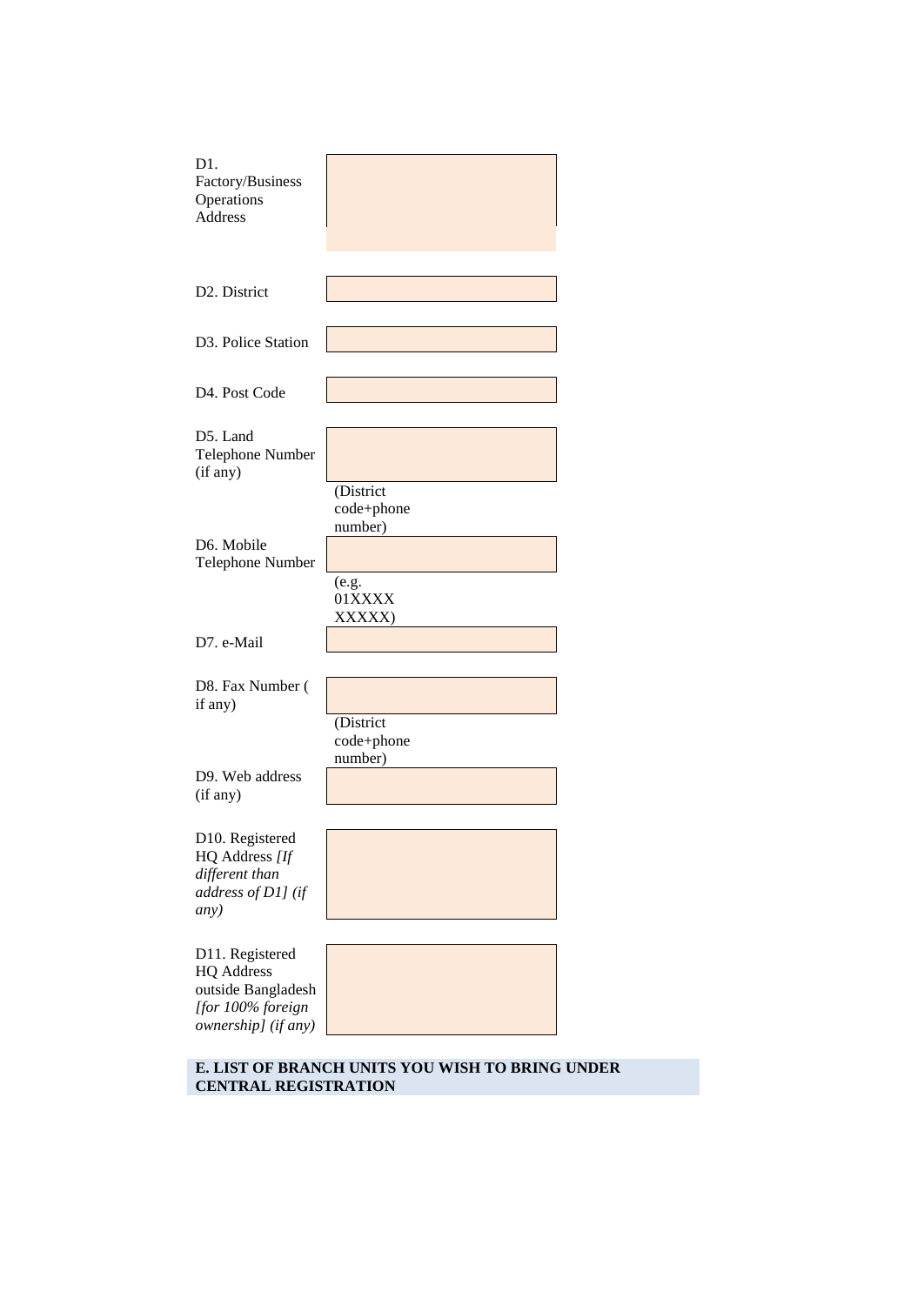| <b>Branch Address</b>                                                       | <b>Branc</b><br>h<br>Name | <b>Category</b>         | <b>Annual</b><br><b>Turnove</b><br>r | <b>BIN</b> (if<br>any) |
|-----------------------------------------------------------------------------|---------------------------|-------------------------|--------------------------------------|------------------------|
| 1.                                                                          |                           |                         |                                      |                        |
|                                                                             |                           |                         |                                      |                        |
| 2.                                                                          |                           |                         |                                      |                        |
|                                                                             |                           |                         |                                      |                        |
| 3.                                                                          |                           |                         |                                      |                        |
| [Use separate sheet to add more branch information]<br><b>F. MAJOR AREA</b> |                           |                         |                                      |                        |
| OF ECONOMIC                                                                 |                           |                         |                                      |                        |
| <b>ACTIVITY</b>                                                             |                           |                         |                                      |                        |
| F1. Manufacturing                                                           |                           |                         |                                      |                        |
| F <sub>2</sub> . Services                                                   |                           |                         |                                      |                        |
|                                                                             | <b>IRC</b>                |                         |                                      |                        |
| F3. Imports                                                                 | Num<br>ber                |                         | Issue<br>Date                        |                        |
|                                                                             |                           |                         |                                      |                        |
|                                                                             | <b>ERC</b>                |                         |                                      |                        |
| F4. Exports                                                                 | Num<br>ber                |                         | Issue<br>Date                        |                        |
|                                                                             |                           |                         |                                      |                        |
|                                                                             | Plea                      |                         |                                      |                        |
|                                                                             | se<br>Spec                |                         |                                      |                        |
| F5. Other                                                                   | ify                       |                         |                                      |                        |
| <b>G. AREAS OF MANUFACTURING</b>                                            |                           |                         |                                      |                        |
| [MANDATORY IF TAXPAYER SELECT<br>"MANUFACTURING" IN FIELD F1]               |                           |                         |                                      |                        |
|                                                                             |                           |                         |                                      |                        |
| 1.<br>Agriculture/Forestr                                                   |                           |                         |                                      |                        |
| y/Fisheries                                                                 |                           | 2. Edible Oil           |                                      |                        |
| 3. Food $&$                                                                 |                           |                         |                                      |                        |
| Beverage                                                                    |                           | 4. Tobacco              |                                      |                        |
|                                                                             |                           |                         |                                      |                        |
| 5. Ores & Minerals                                                          |                           | 6. Chemical<br>Products |                                      |                        |
|                                                                             |                           |                         |                                      |                        |
| 7. Plastic & Rubber                                                         |                           | 8. Leather &            |                                      |                        |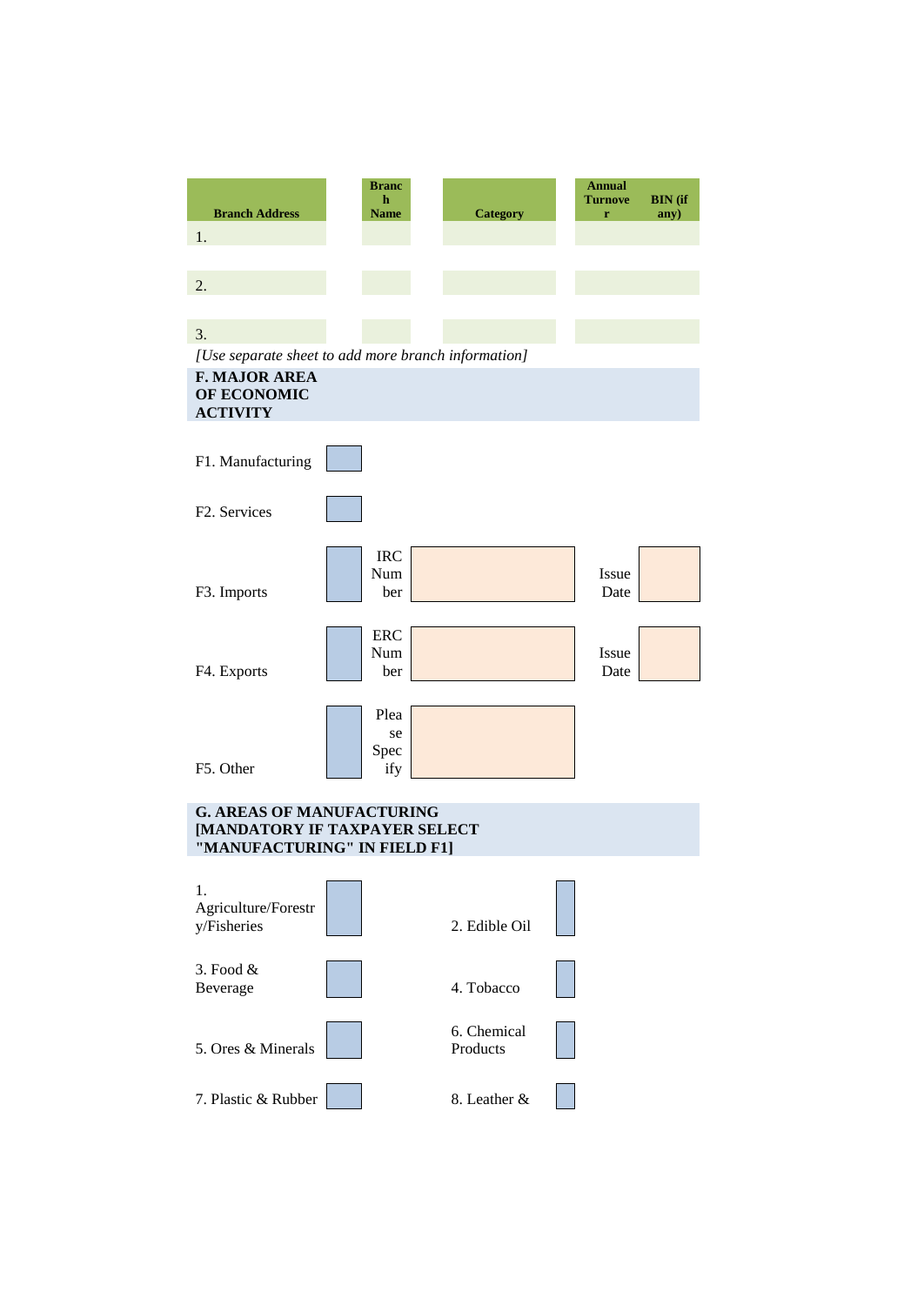

#### **H. AREAS OF SERVICE [MANDATORY IF TAXPAYER SELECT "SERVICES" IN FIELD F2]**

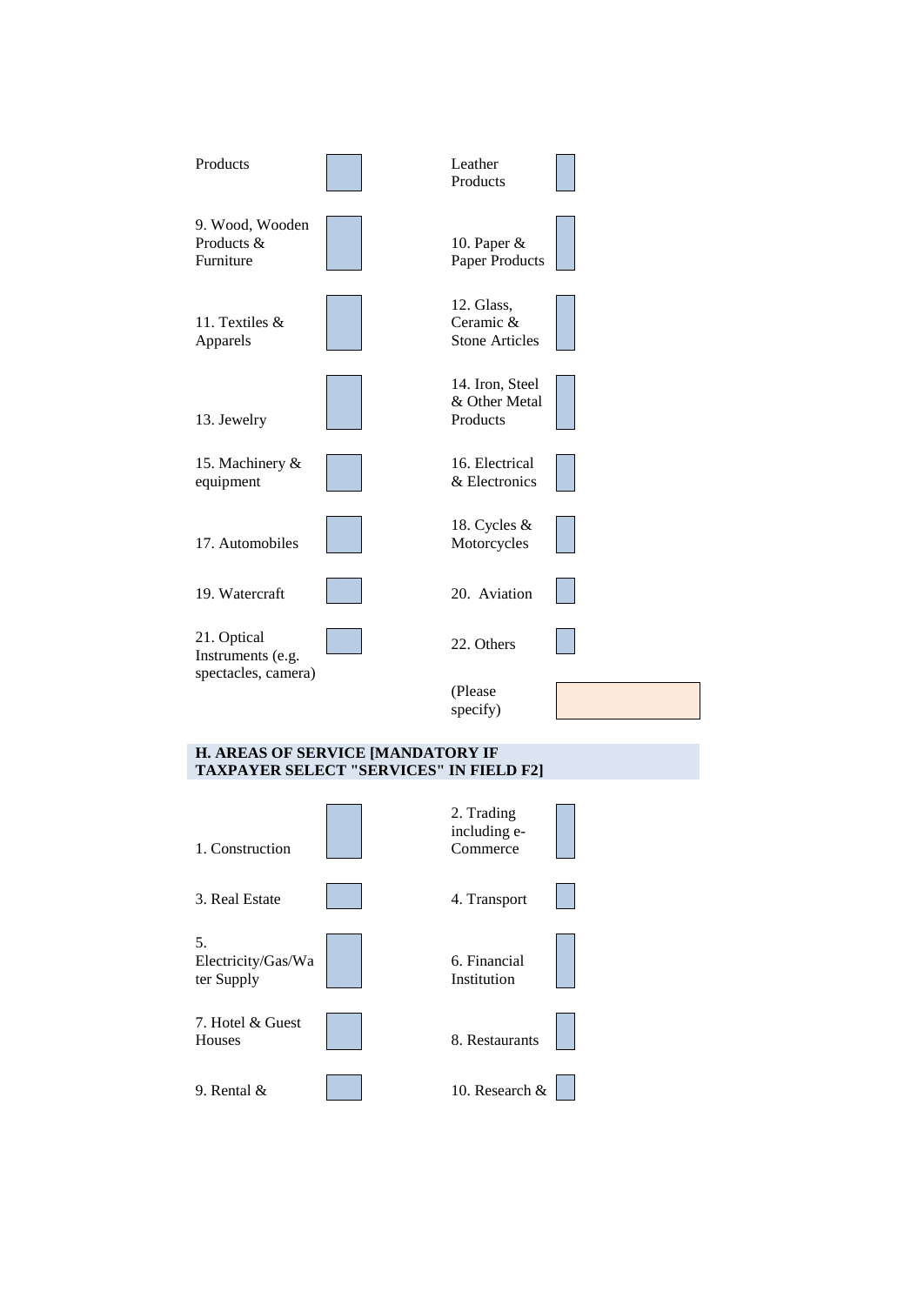

#### **I. BUSINESS CLASSIFICATION CODE [MANDATORY IF TAXPAYER SELECT "MANUFACTURING" IN FIELD F1 AND/OR "SERVICES" IN FIELD F2]**

| <b>Commercial</b><br><b>Description of</b><br><b>Supply</b> | H.S/Servi<br>ce Code | <b>Description of</b><br><b>H.S/Service Code</b> | <b>[USE SEPARATE</b><br><b>CODE FOR EACH</b><br><b>SUPPLY</b> |
|-------------------------------------------------------------|----------------------|--------------------------------------------------|---------------------------------------------------------------|
|                                                             |                      |                                                  | <b>ACCORDING TO</b><br>YOUR SELECTION                         |
|                                                             |                      |                                                  | <b>IN SECTION "G"</b><br>AND/OR "H"                           |
|                                                             |                      |                                                  | <b>ABOVE1</b>                                                 |
| [Use separate sheet]<br>to add more                         |                      |                                                  |                                                               |

information]

### **J. BANK ACCOUNT DETAILS**

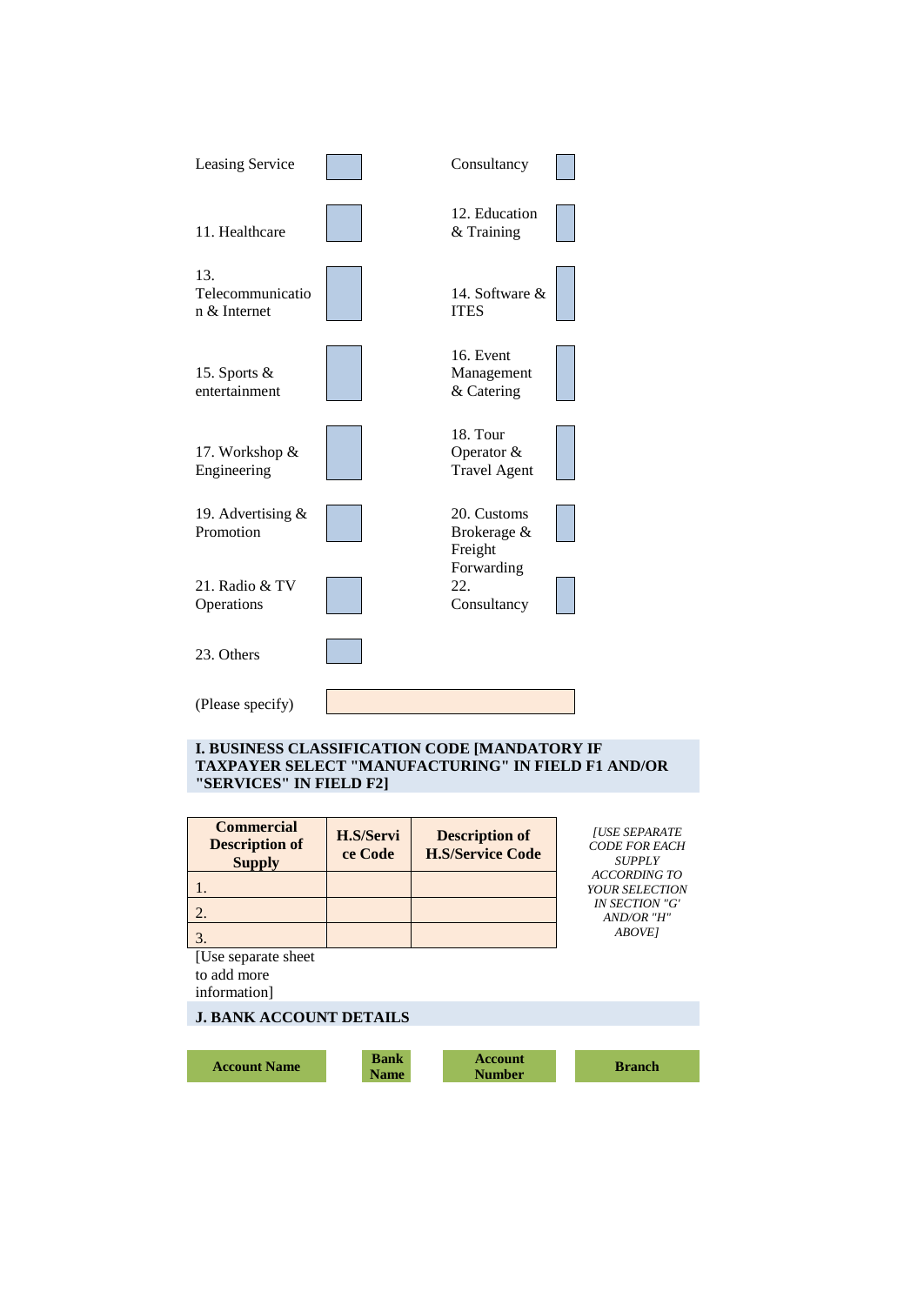|                                                                                                                                                                                                                                                                                                                           |  | $\mathcal{L}(\mathcal{L})$                                                                                 |
|---------------------------------------------------------------------------------------------------------------------------------------------------------------------------------------------------------------------------------------------------------------------------------------------------------------------------|--|------------------------------------------------------------------------------------------------------------|
|                                                                                                                                                                                                                                                                                                                           |  | $\mathcal{L}(\mathcal{L})$ and $\mathcal{L}(\mathcal{L})$                                                  |
| $\vert 3.$<br>$\mathbf{r}$ , $\mathbf{r}$ , $\mathbf{r}$ , $\mathbf{r}$ , $\mathbf{r}$ , $\mathbf{r}$ , $\mathbf{r}$ , $\mathbf{r}$ , $\mathbf{r}$ , $\mathbf{r}$ , $\mathbf{r}$ , $\mathbf{r}$ , $\mathbf{r}$ , $\mathbf{r}$ , $\mathbf{r}$ , $\mathbf{r}$ , $\mathbf{r}$ , $\mathbf{r}$ , $\mathbf{r}$ , $\mathbf{r}$ , |  | $\label{eq:2} \mathcal{L} = \mathcal{L} \left( \mathcal{L} \right) \mathcal{L} \left( \mathcal{L} \right)$ |

*[Add separate sheet for more bank accounts]*

| K. INFORMATION ABOUT OWNERS/DIRECTORS/Head of Entity |                        |                                                           |          |  |  |  |  |
|------------------------------------------------------|------------------------|-----------------------------------------------------------|----------|--|--|--|--|
| <b>Full Name</b>                                     | <b>Share</b><br>$($ %) | <b>NID/Passport</b><br>Number &<br><b>Issuing Country</b> | $e$ -TIN |  |  |  |  |
|                                                      |                        |                                                           |          |  |  |  |  |
|                                                      |                        |                                                           |          |  |  |  |  |
|                                                      |                        |                                                           |          |  |  |  |  |
|                                                      |                        |                                                           |          |  |  |  |  |
|                                                      |                        |                                                           |          |  |  |  |  |
|                                                      |                        |                                                           |          |  |  |  |  |

*[Add separate sheet for more owners/directors. For foreign nationals use Passport Number and issuing country]*

# **L. BUSINESS OPERATIONS**

| APPLICABLE):<br><b>Description</b>                               | <b>Quantity</b> | <b>H.S.</b><br>Code |            | <b>Value in BDT</b> | <b>Producti</b><br>on<br>Capacity | <b>Physica</b><br><b>Conditi</b> |
|------------------------------------------------------------------|-----------------|---------------------|------------|---------------------|-----------------------------------|----------------------------------|
| L6. Major Capital<br>Machinery (IF                               |                 |                     |            |                     |                                   |                                  |
| L5. Are you making any<br>VAT exempted supply                    |                 | Yes                 |            | No                  |                                   |                                  |
| L4. Are you making any<br>zero rated supply                      |                 | Yes                 |            | No                  |                                   |                                  |
| L3. No of employees                                              |                 |                     |            |                     |                                   |                                  |
| L2. Projected turnover in<br>next 12 months period               |                 |                     | <b>BDT</b> |                     |                                   |                                  |
| L1. Taxable turnover in past 12<br>months period (if applicable) |                 |                     | <b>BDT</b> |                     |                                   |                                  |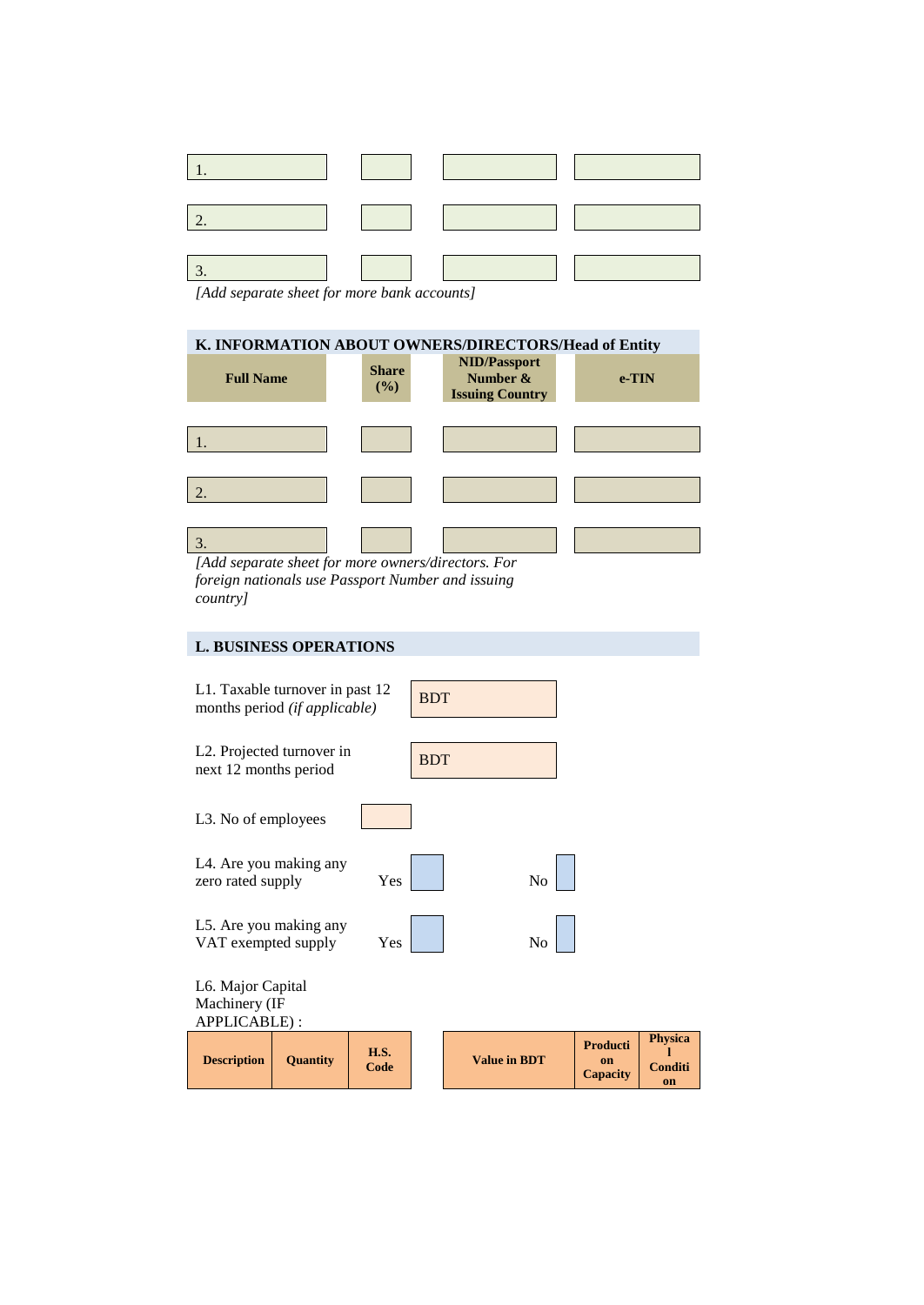| $\mathbf{1}$                                  |                                             |                                           |                                                       |                                            |                                                                     |
|-----------------------------------------------|---------------------------------------------|-------------------------------------------|-------------------------------------------------------|--------------------------------------------|---------------------------------------------------------------------|
| 2.                                            |                                             |                                           |                                                       |                                            |                                                                     |
| 3.                                            |                                             |                                           |                                                       |                                            |                                                                     |
| [Add separate sheets<br>for more information] |                                             |                                           |                                                       |                                            |                                                                     |
| L7. Input-Output data<br>(IF APPLICABLE):     |                                             |                                           |                                                       |                                            |                                                                     |
| <b>Commercial Description of</b><br>Output    | H.S.<br><b>Service</b><br>Code of<br>Output | <b>Se</b><br><b>Ili</b><br>ng<br>U<br>nit | <b>Description of</b><br><b>Major Inputs</b>          | H.S.<br><b>Service</b><br>Code of<br>Input | <b>Ouantit</b><br>v of<br>input<br>used<br>per unit<br>of<br>output |
| 1.                                            |                                             |                                           |                                                       |                                            |                                                                     |
| $\overline{2}$ .                              |                                             |                                           |                                                       |                                            |                                                                     |
| 3.                                            |                                             |                                           |                                                       |                                            |                                                                     |
| [Add separate sheets<br>for more information] |                                             |                                           |                                                       |                                            |                                                                     |
|                                               |                                             |                                           | M. Authorized Persons information for Online Activity |                                            |                                                                     |
|                                               |                                             |                                           |                                                       |                                            |                                                                     |
| <b>Description</b>                            | <b>Pers</b><br>$on-1$                       |                                           | Person-2                                              | Person-3                                   |                                                                     |
|                                               |                                             |                                           |                                                       |                                            |                                                                     |
| 1. Name                                       |                                             |                                           |                                                       |                                            |                                                                     |
| 2. Designation                                |                                             |                                           |                                                       |                                            |                                                                     |

#### **N. Declaration**

3. NID

4. Mobile No

5. E-mail

6. Purpose

**All the details and information provided in this form are true and complete. I am aware that any untrue/incomplete statement may result in delay in BIN issuance and I may be subjected to full penalty under The Value Added Tax and Supplementary Duty Act, 2012 or any other applicable Act prevailing at present.**